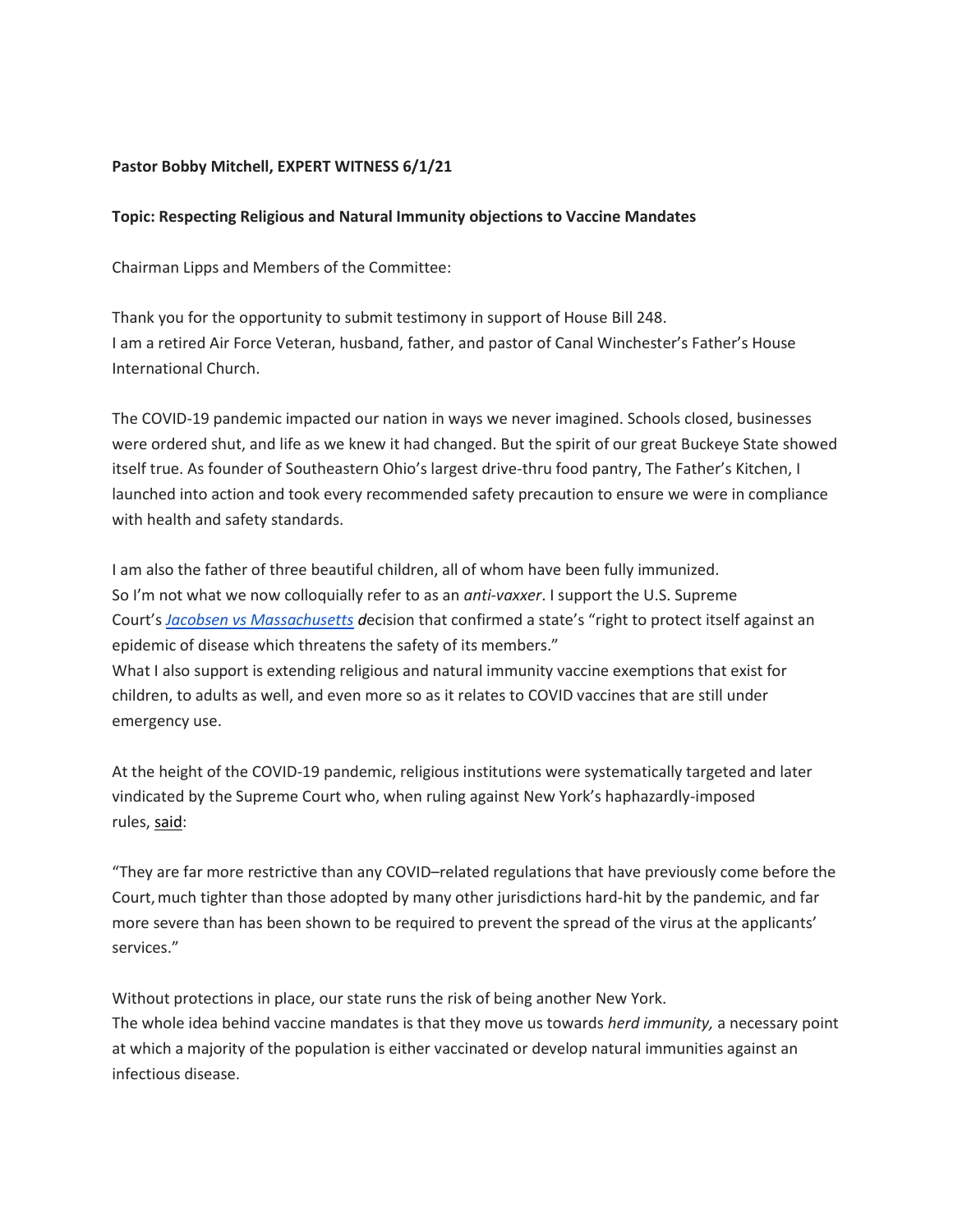But [recent comments](https://www.marketwatch.com/story/is-herd-immunity-a-realistic-concept-fauci-calls-it-elusive-and-mystical-11620148465) by President Biden's chief medical adviser, Dr. Anthony Fauci, about COVID-19 *herd immunity now* being an elusive goal; the White House's refusal to answer whether it still considers getting there [realistic and achievable;](https://www.whitehouse.gov/briefing-room/press-briefings/2021/06/02/press-briefing-by-press-secretary-jen-psaki-june-2-2021/) and that we don't yet know how long immunity to [the](https://www.marketwatch.com/story/is-herd-immunity-a-realistic-concept-fauci-calls-it-elusive-and-mystical-11620148465) virus lasts, should challenge every Member to seriously consider how much liberty they are willing to forego.

Critics of vaccine choice argue that it allows a system where for selfish reasons, "free-riders" who refuse the vaccine, will benefit from the vaccination of others.

While that possibility is not guaranteed, the nation's top Health and Human Services agency (HHS) has studied the concept of *[conscientious](https://www.ncbi.nlm.nih.gov/pmc/articles/PMC5324623/)* objection and found that by having the proper structures in place, the threat to public health is severely minimized.

Most citizens frequently consult with their physician and healthcare professionals on decisions regarding vaccination and other medical procedures and there is no reason to believe they would not do so regarding COVID-19 or any other vaccine that may be strongly encouraged. HB 248 does not prevent any public health agency or physician from encouraging or providing plenty of educational resources or counseling on the risks and benefits of vaccination.

As demonstrated in this pandemic, most citizens also stay home when they are sick and are willing to quarantine for whatever number of days a particular virus is contagious. Understanding that the majority of the population is considerate of others, there is no reason to believe they would be a threat to the community any more than they would be for an illness we do not currently have a vaccine for.

The state of Ohio should not be opposed to allowing citizens to object to vaccination on religious and natural immunity grounds. The founding of this nation rests on the ability to exercise freedom of religious beliefs and respecting these objections do not threaten public health.

While respecting religious and natural immunity objections are extremely important, I did want to highlight other aspects of HB-248 that equally deserve your support. This bill:

- Ensures discrimination against the unvaccinated is not enshrined into law
- Protects business owners that follow the law
- Prohibits public disclosure and requesting of a person's vaccine status
- And also requires schools notify parents of existing school mandates and any laws providing exemptions

Are these expectations any more burdensome than for those who object to vaccinations? No. They protect our privacy, are not unreasonable asks nor do they, in the case of schools, supersede existing mandates already in the Ohio code.

Johnson & Johnson used lab-grown fetal cell "lines" created from "cell cultures" that were taken from aborted babies back in the 70's and 80's surely this committee can see how a reasonable person would